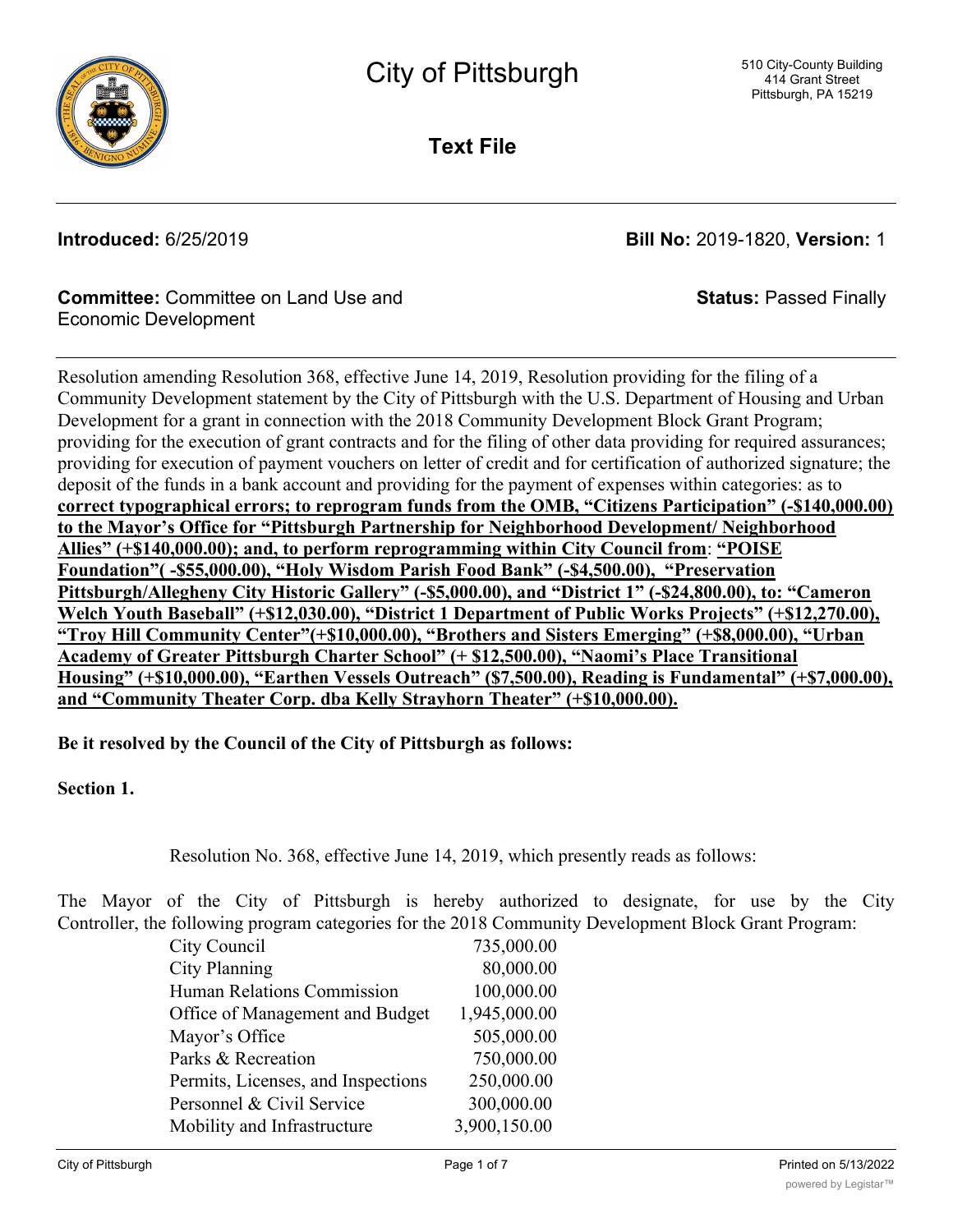## **Introduced:** 6/25/2019 **Bill No:** 2019-1820, **Version:** 1

**Committee:** Committee on Land Use and Economic Development

**Status:** Passed Finally

| Public Works                  | 707,969.00    |  |
|-------------------------------|---------------|--|
| Urban Redevelopment Authority | 4,640,800.00  |  |
| <b>TOTAL</b>                  | 13,913,919.00 |  |

Is hereby amended to read as follows:

# **SEE ATTACHMENT**

| Organization                                          | <b>Original Budget</b> |              | <b>Changes + or - Revised Budget</b> |
|-------------------------------------------------------|------------------------|--------------|--------------------------------------|
| <b>City Council</b>                                   | 735,000.00             |              | 735,000.00                           |
| ACH Clear Pathways 0130045180.58101.005,000.00        |                        |              | 5,000.00                             |
| African American Chamber of Commerce 013,000.00       |                        |              | 3,000.00                             |
| Aleph Institute 0123256180.58101.00                   | 3,000.00               |              | 3,000.00                             |
| Allen Place Community Services 0130038183,500.00      |                        |              | 3,500.00                             |
| Allies for Health + Wellbeing $0129787180.55,000.00$  |                        |              | 5,000.00                             |
| Beechview Manor/Housing Management Sei5,000.00        |                        |              | 5,000.00                             |
| Beechview Revitalization Advisory Group 013020,000.00 |                        |              | 20,000.00                            |
| Bhutanese Community Association 01301908,000.00       |                        |              | 8,000.00                             |
| Big Brothers Big Sisters of Greater Pittsburg2,500.00 |                        |              | 2,500.00                             |
| Birmingham Foundation/Mt. Washington Coil 0,000.00    |                        |              | 10,000.00                            |
| 0123310180.58101.00                                   |                        |              |                                      |
| Birmingham Foundation/Westside Mustangs5,000.00       |                        |              | 5,000.00                             |
| Bloomfield Citizens Council 0129864180.583,000.00     |                        |              | 3,000.00                             |
| Bloomfield Development Corp 0123316180.10,000.00      |                        |              | 10,000.00                            |
| Bloomfield Preservation and Heritage 012112,500.00    |                        |              | 2,500.00                             |
| Bloomfield-Garfield Corporation 0121132182,500.00     |                        |              | 2,500.00                             |
| Brashear Association 0129755180.58101.0013,000.00     |                        |              | 13,000.00                            |
| Brashear Association/Henry Kaufman Food 2,500.00      |                        |              | 2,500.00                             |
| 0130099180.58101.00                                   |                        |              |                                      |
| Brightwood Civic Group 0121142180.581015,000.00       |                        |              | 5,000.00                             |
| Brookline Christian Food Pantry 0123130185,000.00     |                        |              | 5,000.00                             |
| Brookline Teen Outreach 0130191180.581014,000.00      |                        |              | 4,000.00                             |
| <b>Brothers and Sisters Emerging 0130073180.00</b>    |                        | $+8,000.00$  | 8,000.00                             |
| Building Bridges for Business 0130100180.52,500.00    |                        |              | 2,500.00                             |
| <b>Cameron Welch Youth Baseball 013022810.00</b>      |                        | $+12,030.00$ | 12,030.00                            |
| Carrick Community Council 0123317180.5817,000.00      |                        |              | 17,000.00                            |
| Catholic Youth Association of Pittsburgh, In5,000.00  |                        |              | 5,000.00                             |
| Center for Victims - Crisis Intervention 01281,500.00 |                        |              | 1,500.00                             |
| Center for Victims/Pittsburgh Mediation Cer2,500.00   |                        |              | 2,500.00                             |
| Children 2 Champions/North Shore Stallions5,000.00    |                        |              | 5,000.00                             |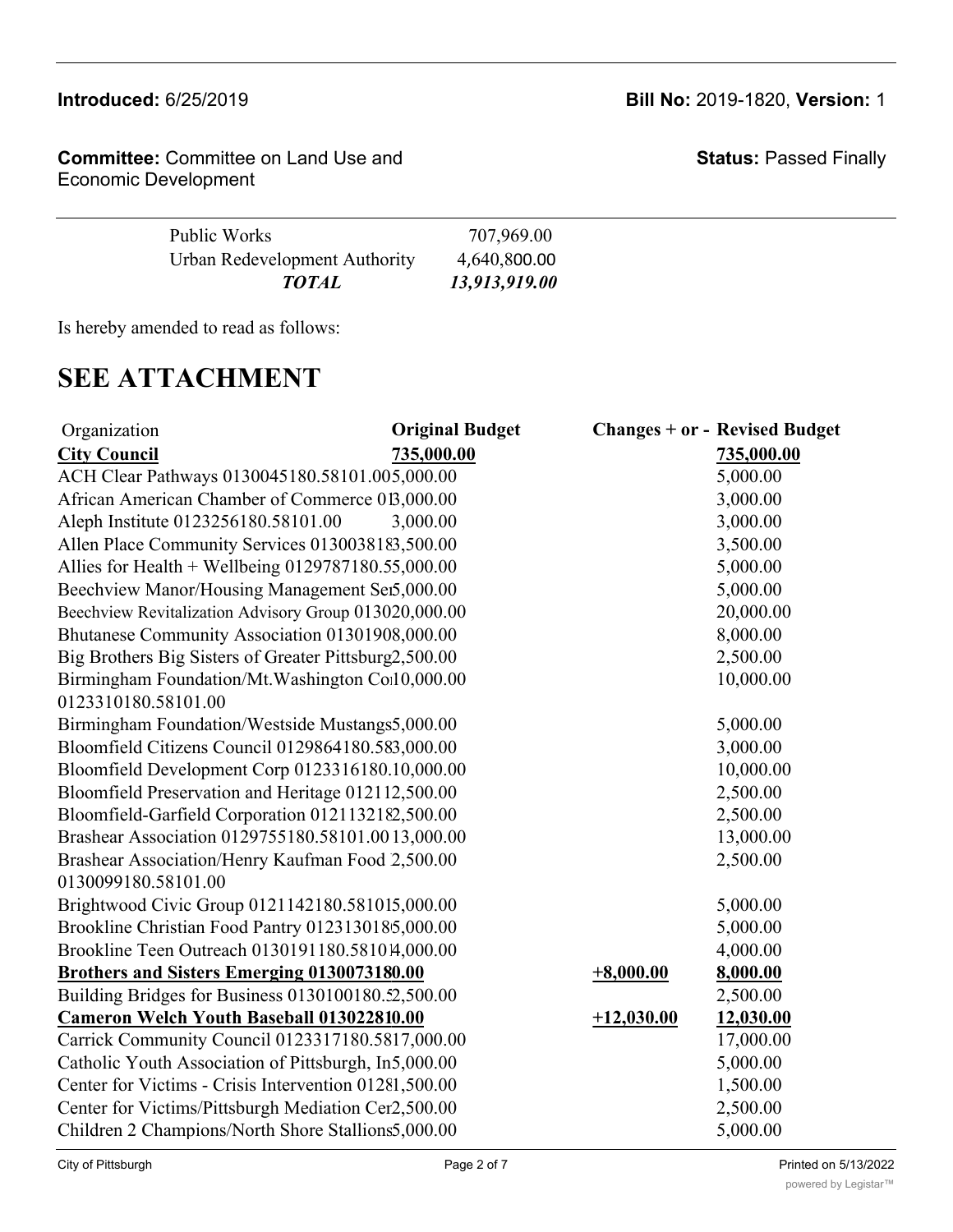**Committee:** Committee on Land Use and **Committee: Status:** Pa **Committee:** Committee on Early See and<br>Economic Development Center for Victims/Pittsburgh Mediation Center 0129972180.58101.00 2,500.000 2,500.00 2,500.00 2,500.00 2,500.00

**Status:** Passed Finally

| Children's Museum of Pittsburgh 012310119,000.00    |              | 9,000.00         |
|-----------------------------------------------------|--------------|------------------|
| Community Human Services 0123179180.511,000.00      |              | 11,000.00        |
| Community Human Services / Oakland Busi2,500.00     |              | 2,500.00         |
| 0123124180.58101.00                                 |              |                  |
| <b>Community Theater Corp. dba Kelly Stra0.00</b>   | $+10,000.00$ | <u>10,000.00</u> |
| District 1 0123373180.58101.00<br>24,800.00         | $-24,800.00$ | 0.00             |
| District 1 DPW Projects 0123373180.58100.00         | $+12,270.00$ | 12,270.00        |
| Earthen Vessels Outreach 0123240180.5810.00         | $+7,500.00$  | 7,500.00         |
| East End Cooperative Ministries 0129761182,500.00   |              | 2,500.00         |
| The Education Partnership 0130224180.581(10,000.00  |              | 10,000.00        |
| Emmaus Community of Pittsburgh 01233042,500.00      |              | 2,500.00         |
| Friendship Circle 0130152180.58101.00<br>5,000.00   |              | 5,000.00         |
| Friendship Community Group 0130076180.52,500.00     |              | 2,500.00         |
| Greater Pittsburgh Arts Council 01300771802,500.00  |              | 2,500.00         |
| Greater Pittsburgh Community Food Bank 077,500.00   |              | 77,500.00        |
| Greater Pittsburgh Literacy Council 01300642,500.00 |              | 2,500.00         |
| Hazelwood Initiative 0129131180.58101.00 10,000.00  |              | 10,000.00        |
| Hazelwood Initiative (10,000.00                     |              | 10,000.00        |
| Higher Achievement Inc 0130153180.581012,500.00     |              | 2,500.00         |
| Hill District CDC 0121181180.58101.00<br>10,000.00  |              | 10,000.00        |
| Hilltop Alliance 0130108180.58101.00<br>13,000.00   |              | 13,000.00        |
| Holy Wisdom Parish Food Bank 012332714,500.00       | $-4,500.00$  | 0.00             |
| Jewish Association on Aging 0123191180.58,000.00    |              | 3,000.00         |
| Jewish Community Center - Young Men and 2,500.00    |              | 2,500.00         |
| 0123128180.58101.00                                 |              |                  |
| Jewish Family and Children's Service - Refu5,500.00 |              | 5,500.00         |
| Jewish Family and Children's Services - Car2,500.00 |              | 2,500.00         |
| Jewish Family and Children's Services - Foo3,000.00 |              | 3,000.00         |
| Lawrenceville Corporation 0123332180.5817,500.00    |              | 7,500.00         |
| Lawrenceville United 0129855180.58101.0010,000.00   |              | 10,000.00        |
| Lincoln Place Presbyterian 0123377180.5816,000.00   |              | 3,000.00         |
| Macedonia Family and Community Enrichm5,000.00      |              | 5,000.00         |
| Mt. Washington CDC 0129780180.58101.002,500.00      |              | 2,500.00         |
| <b>Naomi's Place Transitional Housing 012980.00</b> | $+10,000.00$ | 10,000.00        |
| National Council of Jewish Women 01213775,500.00    |              | 5,500.00         |
| Neighborhood Academy 0130104180.581012,500.00       |              | 2,500.00         |
| Northside Coalition of Fair Housing 0129859,500.00  |              | 9,500.00         |
| Northside Community Development Fund 012,500.00     |              | 2,500.00         |
| Northside Leadership Conference/ Bridge Cc10,000.00 |              | 10,000.00        |
| Northside Partnershin 0130203180.58101.005.000.00   |              | 5.000.00         |

**Brothers and Sisters Emerging 0130073180.58101.00 0.00 +8,000.00 8,000.00**

Oakland Planning and Development Corp. 0121379180.58101.00 5,000.00 5,000.00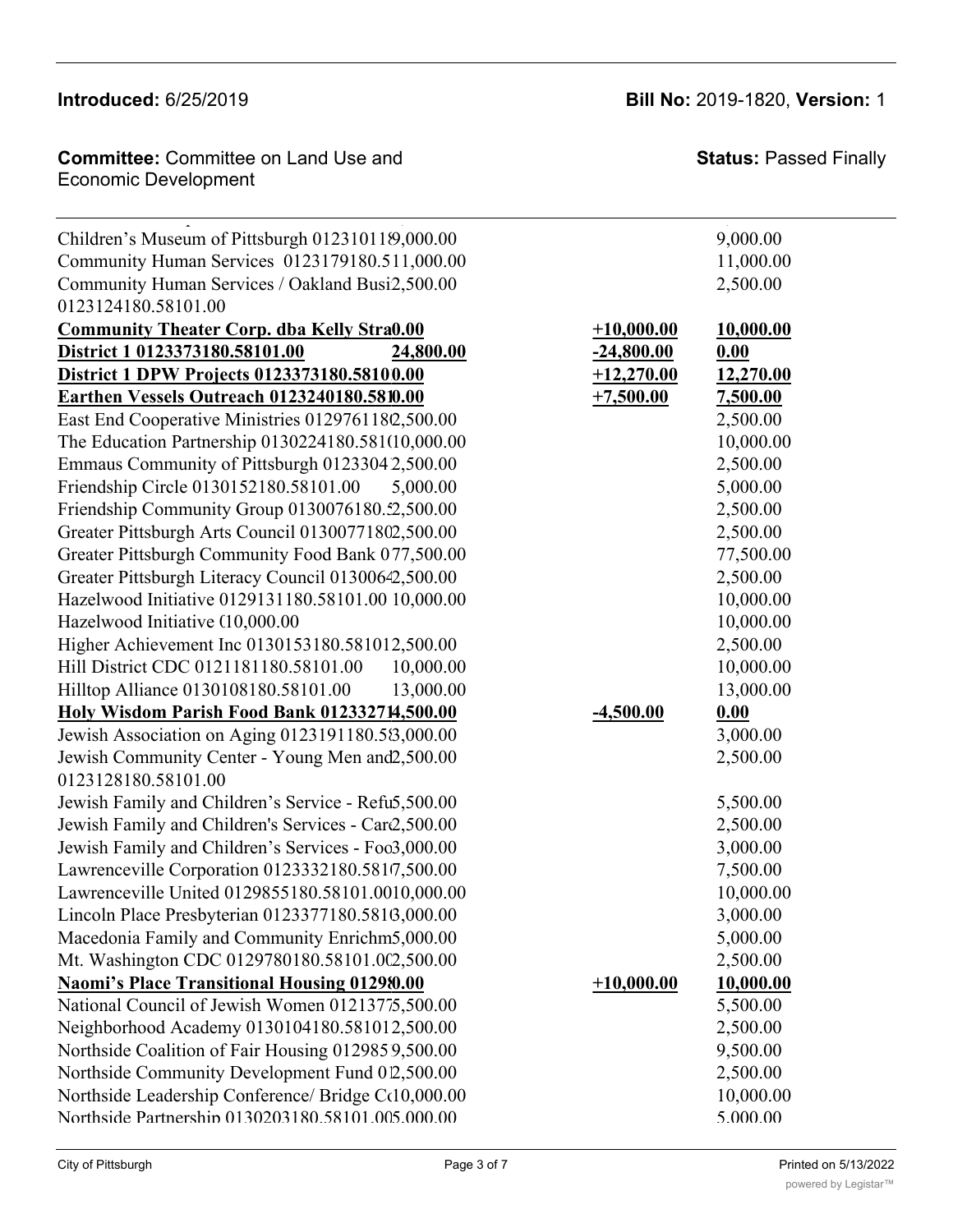## **Naomi's Place Transitional Housing 0129896180.58101.00 0.00 +10,000.00 10,000.00** National Council of Jewish Women 0121377180.58101.00 5,500.00 5,500.00

**Introduced:** 6/25/2019 **Bill No:** 2019-1820, **Version:** 1

**Status:** Passed Finally

**Committee:** Committee on Land Use and **Northside Committee: Status:** Pa  $\blacksquare$ Northside Leadership Conference/ Bridge Committee 0130218180.58101.00 10,000.00 10,000.00

Northside Partnership 0130203180.58101.005,000.00 5,000.00

 $M_{\rm H}$  , was highly discrete  $M_{\rm H}$  , we can consider  $\sim$  0.031801801801801801801801.002,500.000 2,500.000 2,500.000 2,500.000 2,500.000 2,500.000 2,500.000 2,500.000 2,500.000 2,500.000 2,500.000 2,500.000 2,500.000

Oakland Planning and Development Corp. 05,000.00 Pa Cleanways of Allegheny County 01233652,500.00 Pennsylvania Resource Council 01231511802,500.00 People's Oakland 0129970180.58101.00 2,500.00 2,500.00 Persad Center 0121384180.58101.00 7,000.00 7,000.00 Pittsburgh Action Against Rape 012965518012,500.00 Pittsburgh Community Kitchen / Community 3,000.00 Pittsburgh Community Services - Hunger 0164,000.00 Pittsburgh Community Services - Safety 01216,000.00 Pittsburgh Musical Theatre 0123309180.5815,000.00 Pittsburgh Parks Conservancy 0123243180.52,500.00 Pittsburgh Project 0123198180.58101.00 5,000.00 5,000.00 **POISE Foundation 0123279180.58101.00 65,000.00 -55,000.00 10,000.00 Preservation Pittsburgh/Allegheny City H5,000.00** Prevention Point Pittsburgh 0123289180.5815,000.00 **Reading is Fundamental 0123052180.58100.00 +7** Riverview Apartments 0123054180.58101.03,000.00 Saint Ambrose Manor 0129909180.58101.0(6,000.00 Saint Clair Athletic Association 01212721804,000.00 Saint Mark's Evangelical Lutheran /Brooklin6,000.00 Saint Paul's Benevolent \$ Missionary Institu2,500.00 Saint Rosalia Church/Saint Rosalia Food Bai3,000.00 Schenley Heights CDC 0129852180.58101.0000.00 Shepherd Wellness Community 01297911808,500.00 Sheraden United Methodist Church/Kidz Cl $t$ 5,000.00 Southside Slopes Neighborhood Association 2,500.00 St. Mary of the Mount Church/Washington F2,500.00 2,500.00 0121296180.58101.00 Steel City Boxing 0129982180.58101.00 2,500.00 2,500.00 The Open Door 0130193180.58101.00 10,000.00 Tree of Hope 0129866180.58101.00 2,500.00 2,500.00 **Troy Hill Community Center 0130227180.0.00**  $+1$ Union Project 0123125180.58101.00 3,000.00 Uptown Partners 0123298180.58101.00 5,000.00 5,000.00 Urban Academy of Greater Pittsburgh Ch0.00  $+1$ Western Pennsylvania Conservancy 01260025,000.00 Western PA School for the Blind  $0123387182.500.00$ West End Boxing Academy/Pittsburgh Athlet<sup>10</sup>,000.00 Women's Center and Shelter 0125046180.5810,000.00 10,000.00

|                | 5,000.00              |
|----------------|-----------------------|
|                | 2,500.00              |
|                | 2,500.00              |
|                | 2,500.00              |
|                | 7,000.00              |
|                |                       |
|                | 12,500.00<br>3,000.00 |
|                | 64,000.00             |
|                |                       |
|                | 16,000.00<br>5,000.00 |
|                |                       |
|                | 2,500.00              |
|                | 5,000.00              |
| 5,000.00       | 10,000.00             |
| <u>,000.00</u> | 0.00                  |
|                | 5,000.00              |
| 7,000.00       | 7,000.00              |
|                | 3,000.00              |
|                | 6,000.00              |
|                | 4,000.00              |
|                | 6,000.00              |
|                | 2,500.00              |
|                | 3,000.00              |
|                | 10,000.00             |
|                | 8,500.00              |
|                | 5,000.00              |
|                | 2,500.00              |
|                | 2,500.00              |
|                | 2,500.00              |
|                | 10,000.00             |
|                | 2,500.00              |
| 10,000.00      | 10,000.00             |
|                | 3,000.00              |
|                | 5,000.00              |
| 12,500.00      | 12,500.00             |
|                | 5,000.00              |
|                | 2,500.00              |
|                | 10,000.00             |
|                | 0.000.00              |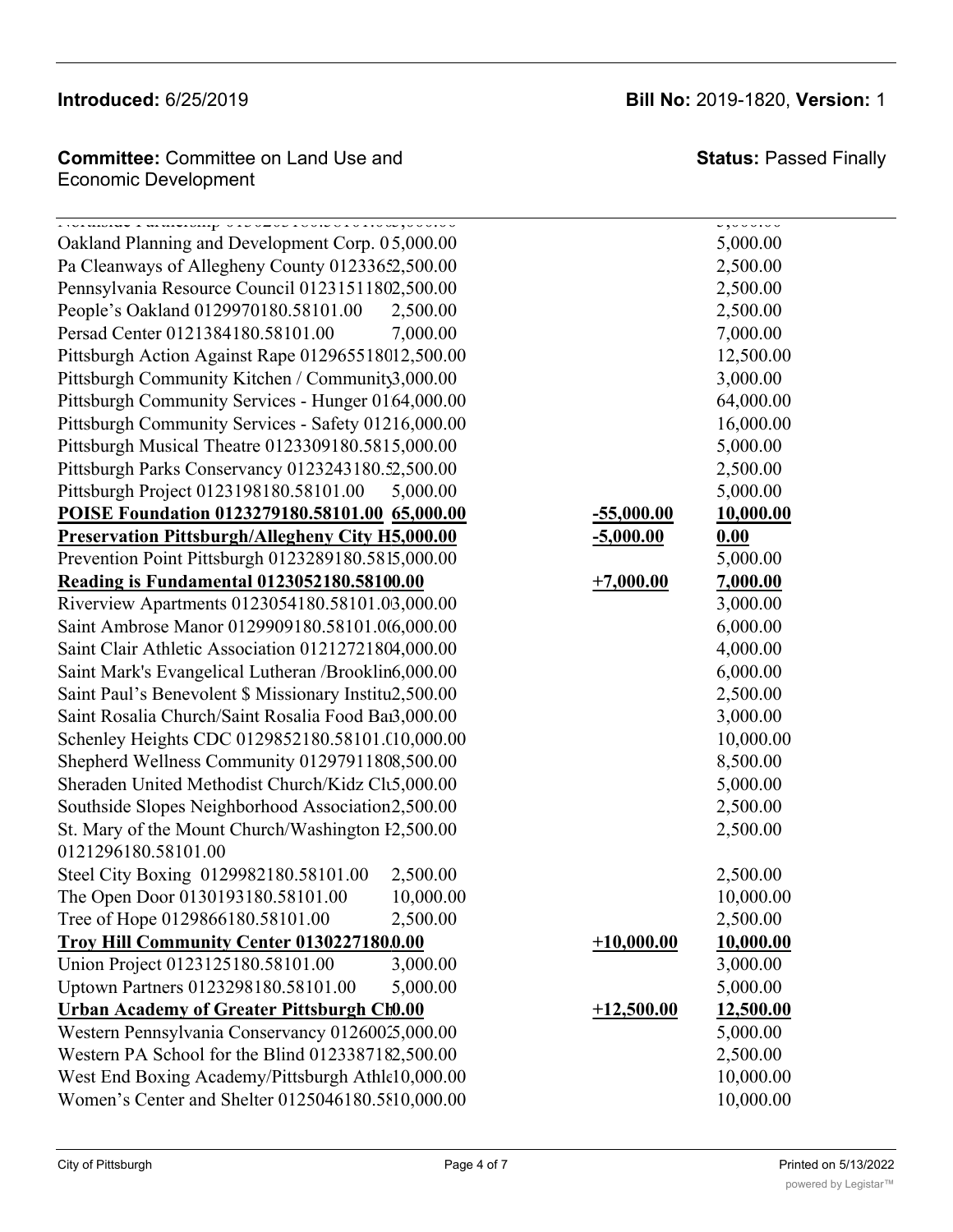### **Introduced: 6/25/2019 URBAN ACCORD CONSTRUCTS**

**Committee:** Committee on Land Use and **Committee: Status:** Pa Economic Development Athletic League 0130194180.58101.58101.58101.58101.5810194180.58101.58101.58101.58101.5810

Union Project 0123125180.58101.00 3,000.00 3,000.00

| <b>City Planning</b>                                  | 80,000.00     | 80,000.00 |
|-------------------------------------------------------|---------------|-----------|
| ADA Compliance 1121151180.58101.00                    | 40,000.00     | 40,000.00 |
| Comprehensive Plan 1167373180.58101.00 40,000.00      |               | 40,000.00 |
| <b>Commission on Human Relations</b>                  | 100,000.00    | 100,000.0 |
| Commission Operations- Fair Housing 0538\100,000.00   |               | 100,000.0 |
| <b>Office of Management and Budget</b>                | 1,945,000.00  | 1,945,000 |
| CDBG Administration 1256332180.58101.095,000.00       |               | 95,000.00 |
| CDBG Personnel 1250000180.58101.00                    | 1,100,000.00  | 1,100,000 |
| Citizens Participation 1256900180.5810.00140,000.00   | $-140,000.00$ | 0.00      |
| Community Based Organizations 122100018650,000.00     |               | 650,000.0 |
| Urban League-Housing Counseling 121630.100,000.00     |               | 100,000.0 |
| <b>Mayor's Office</b>                                 | 505,000.00    | 505,000.0 |
| Bhutenese Community Association of Pittsb5,000.00     |               | 5,000.00  |
| Bidwell Training Center 0223343180.581013,250.00      |               | 3,250.00  |
| Bloomfield Citizens Council 0229864180.582,500.00     |               | 2,500.00  |
| Bloomfield Development Corporation 022332,500.00      |               | 2,500.00  |
| Bloomfield Garfield Corporation 0221132182,500.00     |               | 2,500.00  |
| Brashear Association / Henry Kaufman Food7,500.00     |               | 7,500.00  |
| 0230099180.58101.00                                   |               |           |
| Breaking the Chains of Poverty (A. Philip Rt10,000.00 |               | 10,000.00 |
| Brookline Christian Food Pantry 0223130182,500.00     |               | 2,500.00  |
| Catholic Charities 0223092180.58101.00                | 2,500.00      | 2,500.00  |
| Center for Victims - Crisis Intervention 02237,500.00 |               | 37,500.00 |
| Community Alliance of Spring Garden/East 2,500.00     |               | 2,500.00  |
| Community Empowerment Association 02253,750.00        |               | 3,750.00  |
| Community Human Services 0223179180.583,750.00        |               | 3,750.00  |
| Community Human Services / Oakland Busi2,500.00       |               | 2,500.00  |
| 0223124180.58101.00                                   |               |           |
| East Allegheny Community Council 0221332,500.00       |               | 2,500.00  |
| East End Cooperative Ministries 0229761186,250.00     |               | 3,250.00  |
| Emmaus Community of Pittsburgh 02233043,500.00        |               | 3,500.00  |
| Garfield Jubilee Association 0221342180.582,500.00    |               | 2,500.00  |
| Greater Pittsburgh Community Food Bank 0.13,000.00    |               | 13,000.00 |
| Greater Pittsburgh Literacy Council 02300642,500.00   |               | 2,500.00  |
| Hazelwood Initiative 0229131180.58101.00 2,500.00     |               | 2,500.00  |

## **Introduced:** 6/25/2019 **Bill No:** 2019-1820, **Version:** 1

**Status:** Passed Finally

## **City Planning 80,000.00 80,000.00**

40,000.00

### **Commission on Human Relations 100,000.00 100,000.00**

100,000.00

## **Office of Management and Budget 1,945,000.00 1,945,000.00**

95,000.00  $1,100,000.00$ <br>0.00

## **Citizens Participation 1256900180.5810.00140,000.00 -140,000.00 0.00**

650,000.00  $100,000.00$ 

# **505,000.00**<br>5.000.00

| Diffuction Community Association of Fitts bio.000.00      | <b>J,UUU.UU</b>                                                                                                                                                                                                                                                                                                                                                                      |
|-----------------------------------------------------------|--------------------------------------------------------------------------------------------------------------------------------------------------------------------------------------------------------------------------------------------------------------------------------------------------------------------------------------------------------------------------------------|
| Bidwell Training Center 0223343180.581013,250.00          | 3,250.00                                                                                                                                                                                                                                                                                                                                                                             |
| Bloomfield Citizens Council 0229864180.582,500.00         | 2,500.00                                                                                                                                                                                                                                                                                                                                                                             |
| Bloomfield Development Corporation 022332,500.00          | 2,500.00                                                                                                                                                                                                                                                                                                                                                                             |
| Bloomfield Garfield Corporation 0221132182,500.00         | 2,500.00                                                                                                                                                                                                                                                                                                                                                                             |
| Brashear Association / Henry Kaufman Food7,500.00         | 7,500.00                                                                                                                                                                                                                                                                                                                                                                             |
| 0230099180.58101.00                                       |                                                                                                                                                                                                                                                                                                                                                                                      |
| Breaking the Chains of Poverty $(A.$ Philip $Ri10,000.00$ | 10,000.00                                                                                                                                                                                                                                                                                                                                                                            |
| Brookline Christian Food Pantry 0223130182,500.00         | 2,500.00                                                                                                                                                                                                                                                                                                                                                                             |
| Catholic Charities 0223092180.58101.00<br>2,500.00        | 2,500.00                                                                                                                                                                                                                                                                                                                                                                             |
| Center for Victims - Crisis Intervention 02237,500.00     | 37,500.00                                                                                                                                                                                                                                                                                                                                                                            |
| Community Alliance of Spring Garden/East 2,500.00         | 2,500.00                                                                                                                                                                                                                                                                                                                                                                             |
| Community Empowerment Association 02253,750.00            | 3,750.00                                                                                                                                                                                                                                                                                                                                                                             |
| Community Human Services 0223179180.583,750.00            | 3,750.00                                                                                                                                                                                                                                                                                                                                                                             |
| Community Human Services / Oakland Busi2,500.00           | 2,500.00                                                                                                                                                                                                                                                                                                                                                                             |
| 0223124180.58101.00                                       |                                                                                                                                                                                                                                                                                                                                                                                      |
| East Allegheny Community Council 0221332,500.00           | 2,500.00                                                                                                                                                                                                                                                                                                                                                                             |
| East End Cooperative Ministries 0229761186,250.00         | 3,250.00                                                                                                                                                                                                                                                                                                                                                                             |
| Emmaus Community of Pittsburgh 02233043,500.00            | 3,500.00                                                                                                                                                                                                                                                                                                                                                                             |
| Garfield Jubilee Association 0221342180.582,500.00        | 2,500.00                                                                                                                                                                                                                                                                                                                                                                             |
| Greater Pittsburgh Community Food Bank 0.13,000.00        | 13,000.00                                                                                                                                                                                                                                                                                                                                                                            |
| Greater Pittsburgh Literacy Council 02300642,500.00       | 2,500.00                                                                                                                                                                                                                                                                                                                                                                             |
| Hazelwood Initiative 0229131180.58101.00 2,500.00         | 2,500.00                                                                                                                                                                                                                                                                                                                                                                             |
| 0.22010000000                                             | $\overline{1}$ $\overline{0}$ $\overline{0}$ $\overline{0}$ $\overline{0}$ $\overline{0}$ $\overline{0}$ $\overline{0}$ $\overline{0}$ $\overline{0}$ $\overline{0}$ $\overline{0}$ $\overline{0}$ $\overline{0}$ $\overline{0}$ $\overline{0}$ $\overline{0}$ $\overline{0}$ $\overline{0}$ $\overline{0}$ $\overline{0}$ $\overline{0}$ $\overline{0}$ $\overline{0}$ $\overline{$ |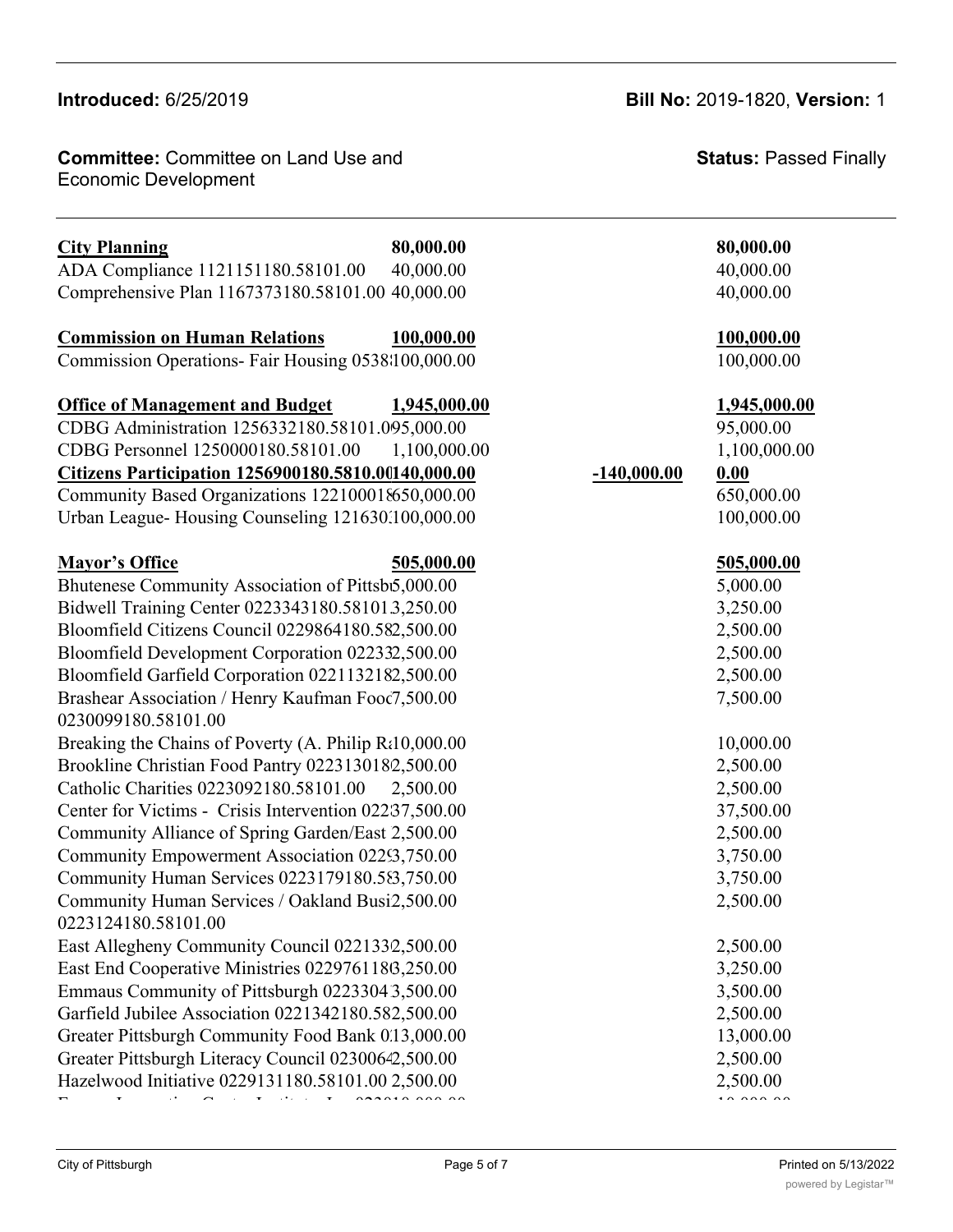## **Introduced: 6/25/2019.**

## **Committee:** Committee on Land Use and **Committee: Status:** Pas  $\epsilon$  Economic Development

East Allegheny Community Council 0221330180.58101.00 2,500.00 2,500.00

Energy Innovation Center Institute, Inc 023010,000.00 Jewish Community Center - Young Men and 2,500.00 2,500.00 0223128180.58101.00 Jewish Family and Children's Services - Foc3,500.00 3,500.00 3,500.00 Jewish Family and Children's Services - Car $\beta$ ,000.00 3,000.00 3,000.00 Jewish Family and Children's Services - Refi3,500.00 3,500.00 3,500.00 Just Harvest 0229958180.58101.00 2,500.00 2,500.00 Kingsley Association 0221197180.58101.002,500.00 Landforce 0230198180.58101.00 10,000.00 LifeSpan, Inc. 0230080180.58101.00 5,000.00 Lincoln Place Presbyterian Church 02233772,500.00 Little Sisters of the Poor 0230005180.581013,750.00 Macedonia Family & Community Enrichmei3,500.00 National Council of Jewish Women 02213772,500.00 Neighborhood Academy 0230110180.581012,500.00 Northside Community Development Fund 022,500.00 Oakland Planning & Development Corp 0222,500.00 Operation Better Block/Homewood Develop2,500.00 Persad Center 0221384180.58101.00 2,500.00 2,500.00 Pittsburgh Action Against Rape 022965518037,500.00 Pittsburgh Community Reinvestment Group 2,500.00 **Pittsburgh Partnership for Neighborhood 0.00** +1 **0225002180.58101.00** Pittsburgh Project 0223198180.58101.00 3,750.00 3,750.00 Pittsburgh Trade Institute 0230199180.581010,000.00 Prevent Another Crime Today 0230156180.52,500.00 Prevention Point Pittsburgh 0223289180.5812,500.00 2,500.00 2,500.00 Project Love Coalition 0230200180.58101.010,000.00 10,000.00 10,000.00 Reading is Fundamental 0223052180.58101.2,500.00 2,500.00 Rosedale Block Cluster 0224508180.58101. (2.500.00 2,500.00 2,500.00 Saint Andrew's Lutheran Church 0229910182,500.00 2,500.00 2,500.00 Shepherd Wellness Community 02297911803,50.00 3,500.00 Sheraden United Methodist Kidz Klub 0230(2,500.00 2,500.00 2,500.00 Tree of Hope 0229866180.58101.00 5,000.00 5,000.00 5,000.00 5,000.00 Uptown Partners 0223298180.58101.00 2,500.00 2,500.00 2,500.00 Western Pennsylvania Conservancy 022600237,500.00 37,500.00 Women's Center and Shelter 0225046180.5837,500.00 37,500.00 YMCA Allegheny 0223238180.58101.00 2,500.00 2,500.00 YMCA Greater Pittsburgh-Homewood Food 2,500.00 2,500.00 Youth Places 0230011180.58101.00 10,000.00 10.000.00 10,000.00

| <b>Status: Passed Finally</b> |
|-------------------------------|
| 10,000.00                     |
| $\sim$ $\sim$ $\sim$ $\sim$   |

|               | 2,500.00   |
|---------------|------------|
|               | 2,500.00   |
|               | 10,000.00  |
|               | 5,000.00   |
|               | 2,500.00   |
|               | 3,750.00   |
|               | 3,500.00   |
|               | 2,500.00   |
|               | 2,500.00   |
|               | 2,500.00   |
|               | 2,500.00   |
|               | 2,500.00   |
|               | 2,500.00   |
|               | 37,500.00  |
|               | 2,500.00   |
| $+140,000.00$ | 140,000.00 |
|               | 3,750.00   |
|               | 10,000.00  |
|               | 2,500.00   |
|               |            |

## **Introduced:** 6/25/2019 **Bill No:** 2019-1820, **Version:** 1